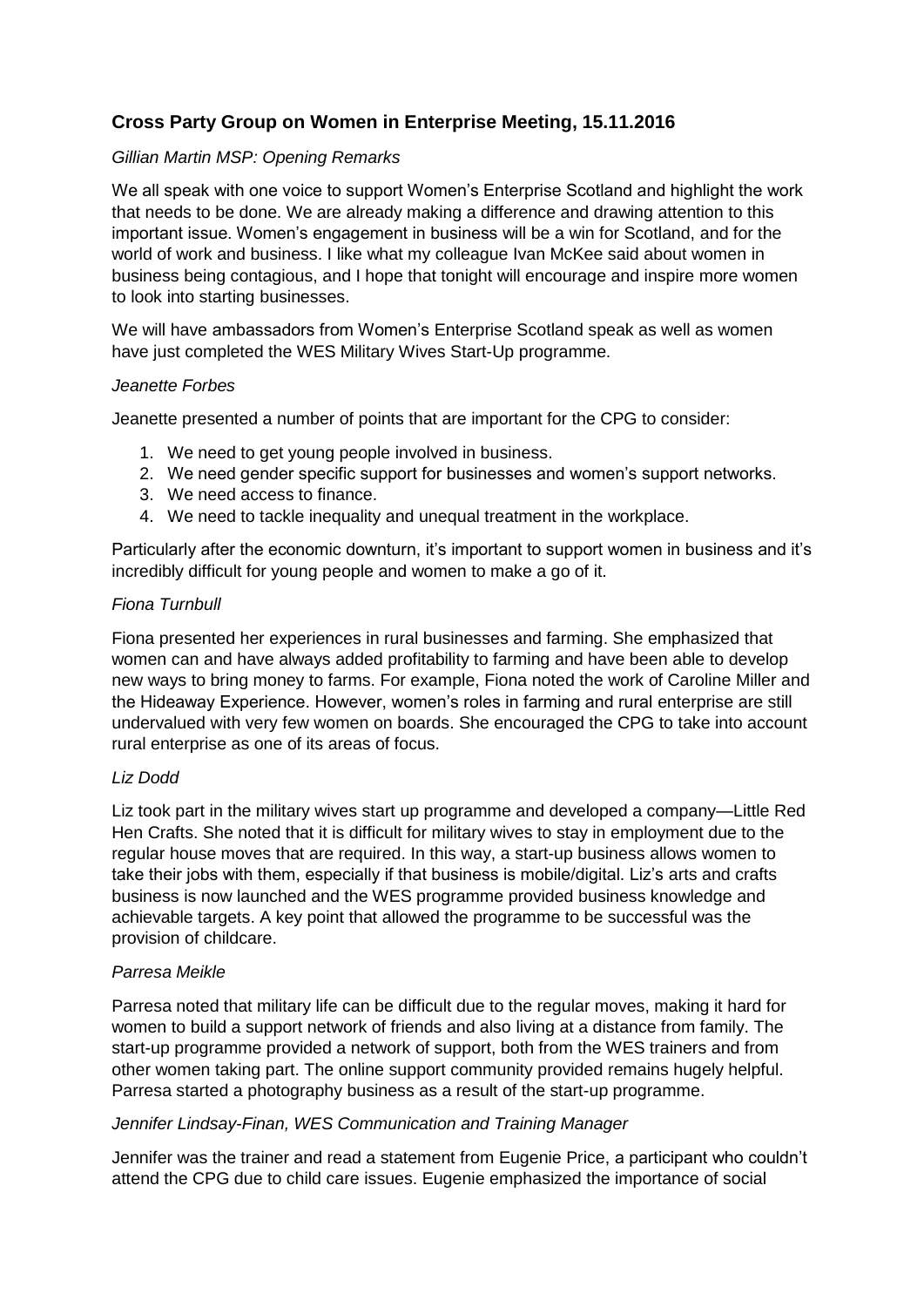media engagement with other women in the programme and of using digital skills to support start-up businesses. She noted that women coming together can inspire confidence and courage to begin businesses.

# *Questions and Comments from Attendants*

What do women need now?

There should be continued online support and mentoring for women in the start-up programme to continue the positive trajectory. Peer support is very important. There should also be a focus on spreading the start-up programme to different constituencies: rural, young, and migrant women are priorities.

• Areas of multiple deprivation

In areas of multiple-deprivation, women's businesses allow them to work while fulfilling childcare responsibilities. Current programmes and agencies that support businesses may seem intimidating to women from these areas. These small start up businesses help not only the women who start them but the communities within which they are based, and there may be more scope for women to get active by using the Community Empowerment Bill.

• The role of mentoring

Mentoring and sponsorship are different and it's important for women to advocate for each other behind closed doors as well as to support one another. Mentoring can combat the loneliness of being an entrepreneur. It can also help with some of the tricky parts of starting one's own business, such as the digital part of the business.

RBS has a programme for its women business advisers and this includes support to mentor women interested in starting up businesses.

# *Jamie Hepburn, Minister for Employability and Training*

The Minister emphasized that encouraging entrepreneurship is an ambition of the Scottish Government and that businesses that are engaged in this agenda should play a clear and central role to developing Government policy. Earlier in the day, the Minister announced £200,000 funding for projects to support more women into business and tackle the gender gap. He noted that this is just a small pot of money, but that the Government will also continue to try to connect women with angel investors and other sources of funding for their businesses.

### *Laura Galloway, Professor in Business at Heriot Watt University*

While latent potential and economic activation were unlocked by WES's military start-up programme, there remain structural problems. How will you address these?

# *Jamie Hepburn, Minister for Employability and Training*

Cabinet Secretary for Economy, Jobs and Fair Work Keith Brown is working to support those transitioning out of the military to get into education and employment and is also doing work with military spouses.

The Minister is undertaking a skills agency review, and the points made at the CPG and in the member's debate on women's enterprise will be fed into this review. There are also gender norms that need to be addressed earlier on in life by challenging the idea that women need to do the most of childcare and domestic work. Childcare is a major barrier for women entering the labour market.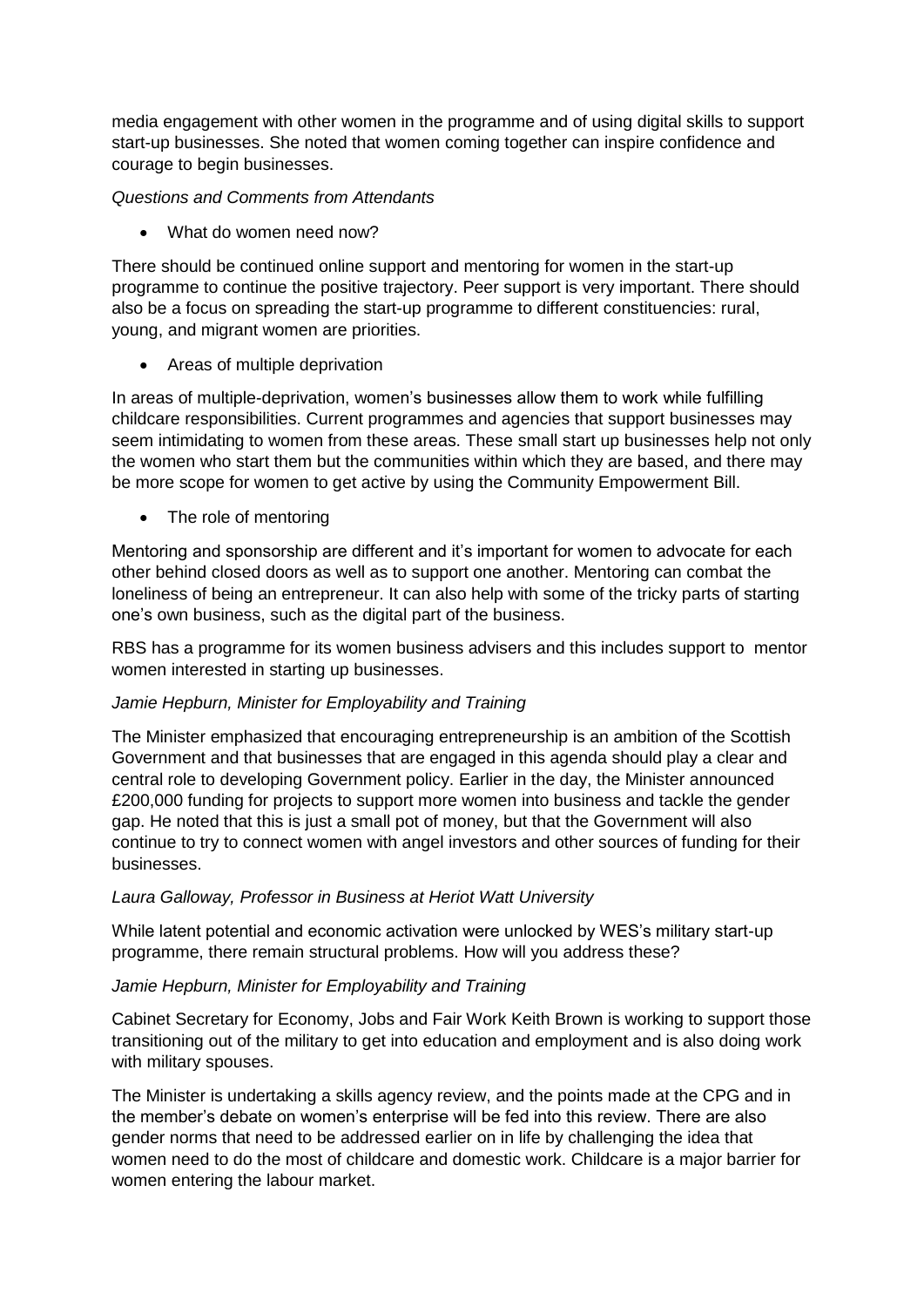The Government has also challenged Skills Development Scotland to come up with an Equalities Action Plan which will rectify imbalances in terms of male/female participation in different industries and to encourage inclusion of minorities and disabled people into the workforce. While some progress has been made with Modern Apprenticeships, this can still be improved.

### *Jackie Bailie MSP*

Jackie Bailie challenged the Minister on the areas being included in the Enterprise Agency review, in particular noting the exclusion of Business Gateway and suggesting that the way in which data was collected needs to be improved.

One of the WES ambassadors (Lynn Mann, Supernature Oils) noted their own experience with Business Gateway had been negative, in particular once the service had moved into local authority management.

# *Jamie Hepburn, Minister for Employability and Training*

Keith Brown has emphasized that data and information will be included in the review. In terms of Business Gateway, we hope that this isn't a routine experience but the aspiration would be that hiring of appropriate and skilled staff could be improved. Evidence should be provided to the Scottish Government to allow administration to improve.

# *Susan Harkins, Principal Officer - Business Gateway*

The Business Gateway environment can be male dominated so they've set up a Women in Business network. They will seek to bring these women along to the CPG when appropriate, and agree with the need for mentoring programmes with gender taken into account. They will be providing diversity training to BG advisors in partnership with WES.

### *Gillian Martin MSP: Closing Meeting*

The meeting has been really positive and has allowed us to see the challenges to women's engagement in business while also hearing from those who have been successful.

Next meeting: 28 February, 6-8 PM.

Attendees (with CPG members in bold):

From Women's Enterprise Scotland (WES): **Anne Meikle Lynne Cadenhead Carolyn Currie Jennifer Lyndsay-Finan Gaynor Simpson**

WES Ambassadors: Lynn Mann Sylvia Douglas Margaret Ann Craig Jeanette Forbes Suzanne Doyle-Morris